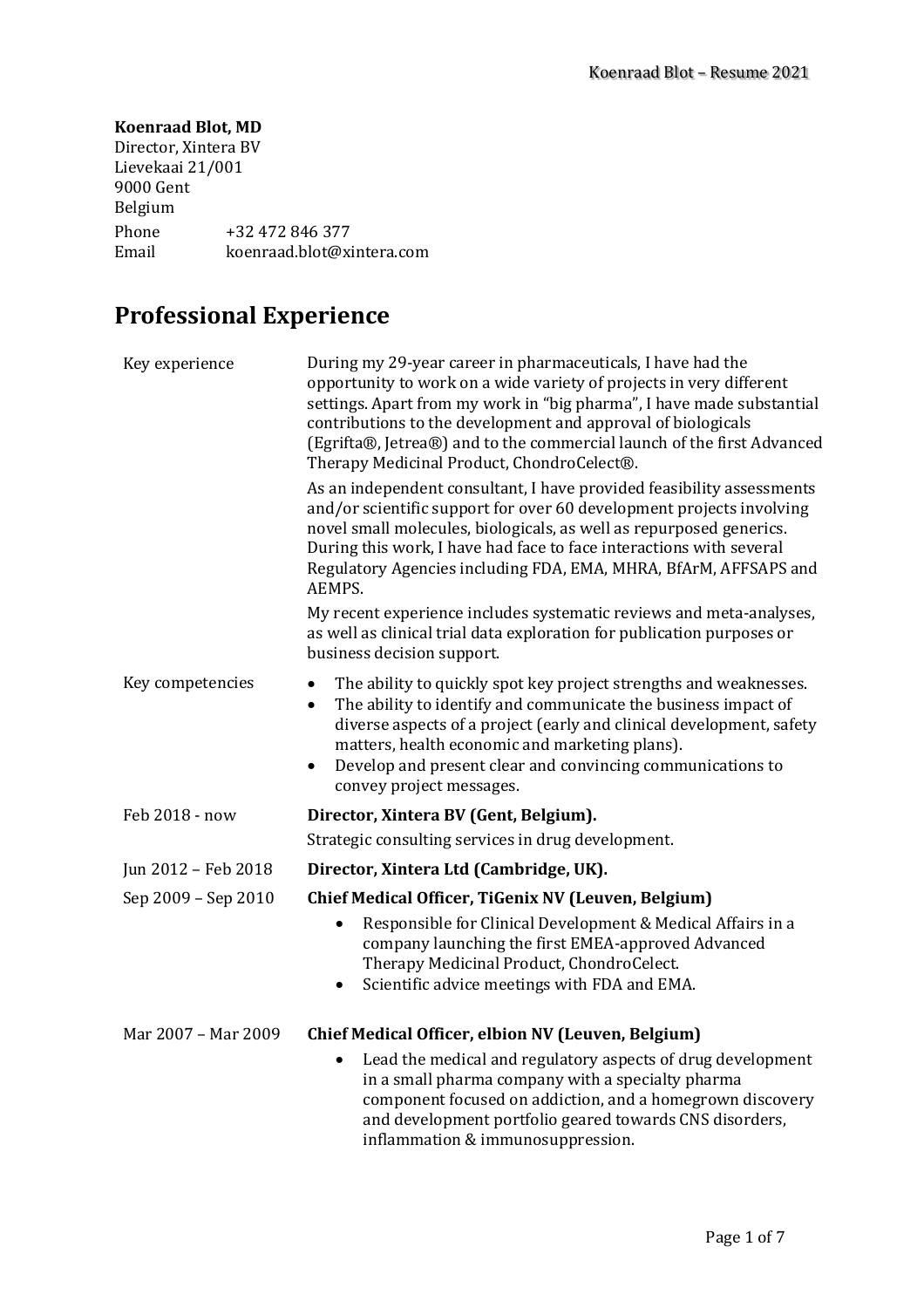- As member of the Senior Management Team (CEO, CFO, CSO, CMO), contribute to the shaping of corporate strategic decisions, including licensing and M&A activities.
- Major achievement: obtained full concurrence from BfArM re: an innovative development pathway for a depot preparation in the treatment of alcohol dependence.

#### **Apr** 2007 – Dec 2013 Managing Director, Xintera Consulting byba – Strategic Clinical & **Regulatory Decision Support**

#### Aug 2005 - Feb 2007 Theratechnologies inc. (Montreal, QC) **Executive Director, Clinical Research**

- Major responsibilities
	- $\circ$  Reporting to the President and CEO, lead the Clinical Research Division (Phase  $1 \rightarrow 3$ ) of a Canadian biotechnology company specialized in peptide development, including the aggressive Phase III development of the company's lead compound in HIVassociated lipodystrophy.
	- $\circ$  Interact with FDA on clinical development matters; endpoint determination, statistical analysis issues, Patient-Reported Outcomes, Phase 3 Special Protocol Assessment.
	- $\circ$  Act as the Company's scientific representative vis-à-vis financial analysts and investors.
	- $\circ$  Provide medical/clinical input into review and selection of licensing candidates.
- Major achievements
	- Successfully and timely delivered the tesamorelin (TH9507) Phase 3 pivotal study, including a *New England Journal of Medicine* publication.
	- o Attracted and maintained highly talented professionals in the clinical research department, expanding critical in-house functions while continuing to outsource noncore activities.
	- $\circ$  In close collaboration with Regulatory Affairs, successfully interacted with FDA on various development issues, including a successfully negotiated Special Protocol Assessment.

### Dec 2004 – Aug 2005 **Pfizer Canada Inc (Kirkland, QC)**

### **Director, Scientific Affairs and Medical Operations**

- Provide medical and scientific leadership for the marketed cardiovascular product portfolio.
- Provide cross-functional support to the Medical Division thru the Medical Operations department.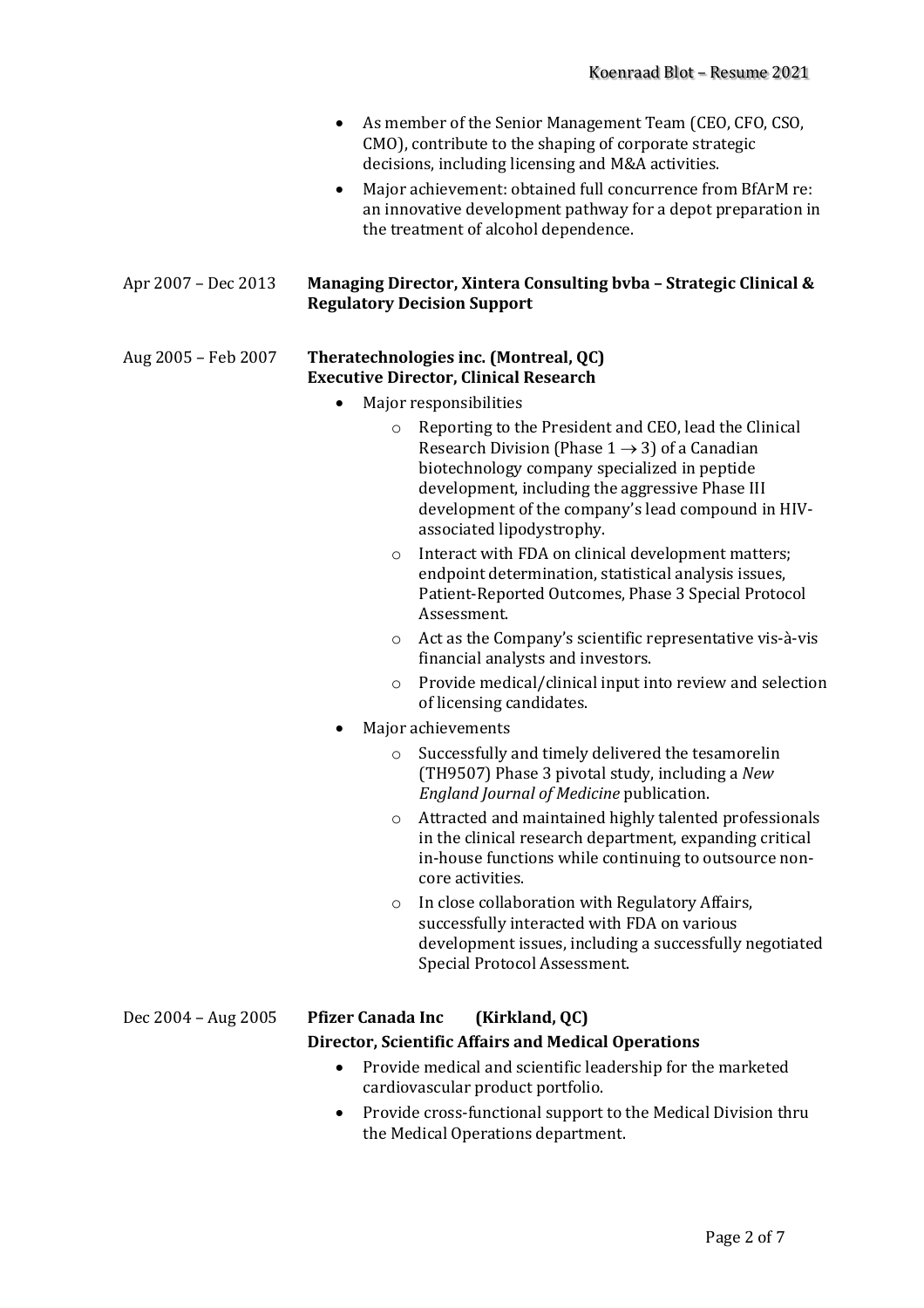| 2004          | <b>Pfizer Canada Inc</b><br>(Kirkland, QC)                                                                                                                                                                                                            |  |
|---------------|-------------------------------------------------------------------------------------------------------------------------------------------------------------------------------------------------------------------------------------------------------|--|
|               | <b>Director, Medical Operations</b>                                                                                                                                                                                                                   |  |
|               | Areas of responsibility include:<br>٠                                                                                                                                                                                                                 |  |
|               | Resource Management & Planning (including Finance,<br>$\circ$<br><b>Strategic Planning &amp; Metrics)</b>                                                                                                                                             |  |
|               | <b>Business Technology</b><br>O                                                                                                                                                                                                                       |  |
|               | <b>Pharmacy Operations</b><br>O                                                                                                                                                                                                                       |  |
|               | Contracts & Outsourcing<br>$\circ$                                                                                                                                                                                                                    |  |
|               | Regional Medical Research Operations<br>$\circ$                                                                                                                                                                                                       |  |
|               | <b>Major Achievements:</b>                                                                                                                                                                                                                            |  |
|               | Business Assessment of the Canadian biotechnology<br>$\circ$<br>opportunity for Pfizer Inc.                                                                                                                                                           |  |
|               | Systems & processes standardization of newly merged<br>$\circ$<br>early phase and late phase research groups.                                                                                                                                         |  |
|               | Creation of the Medical Contracts Office to minimize<br>$\Omega$<br>company exposure and ensure optimal efficiency and<br>consistency vis-à-vis external stakeholders.                                                                                |  |
| $2000 - 2003$ | <b>Pfizer Canada Inc</b><br>(Kirkland, QC)                                                                                                                                                                                                            |  |
|               | <b>Director, Clinical Research Operations</b>                                                                                                                                                                                                         |  |
|               | Responsible for planning & operations of Pfizer Canada's phase<br>$\bullet$<br>IIIB/IV clinical program, including Project Management, Data<br>Management & Biometrics.                                                                               |  |
|               | Responsible for management and planning of the Medical<br>Division's Finances ( $\sim$ \$50m) and its Systems.                                                                                                                                        |  |
|               | Additional ad-hoc assignments:                                                                                                                                                                                                                        |  |
|               | Medical lead in the merger task force (Pharmacia<br>$\circ$<br>merger, 2003).                                                                                                                                                                         |  |
|               | Acting Director, Medical Information (2 <sup>nd</sup> half 2002).<br>O                                                                                                                                                                                |  |
|               | Country representative on several international Pfizer<br>O<br>task forces on clinical trial process redesign,<br>outsourcing and systems.                                                                                                            |  |
|               | Major Achievements:                                                                                                                                                                                                                                   |  |
|               | Standardization and improvement of clinical research<br>$\circ$<br>processes, including financial forecasting capabilities,<br>leading to on-target budget performance (within 1%)<br>for the direct R&D budget line $(\sim $30 \text{m})$ .          |  |
|               | Overhaul of the monthly clinical reporting process to<br>$\circ$<br>focus on forward-looking project & financial risk<br>assessment rather than on past performance.                                                                                  |  |
|               | Pilot and rollout of Remote Data Capture technology,<br>$\circ$<br>which, in combination with other process redesigns,<br>lead to significantly faster availability of clinical data<br>post study completion while achieving significant<br>savings. |  |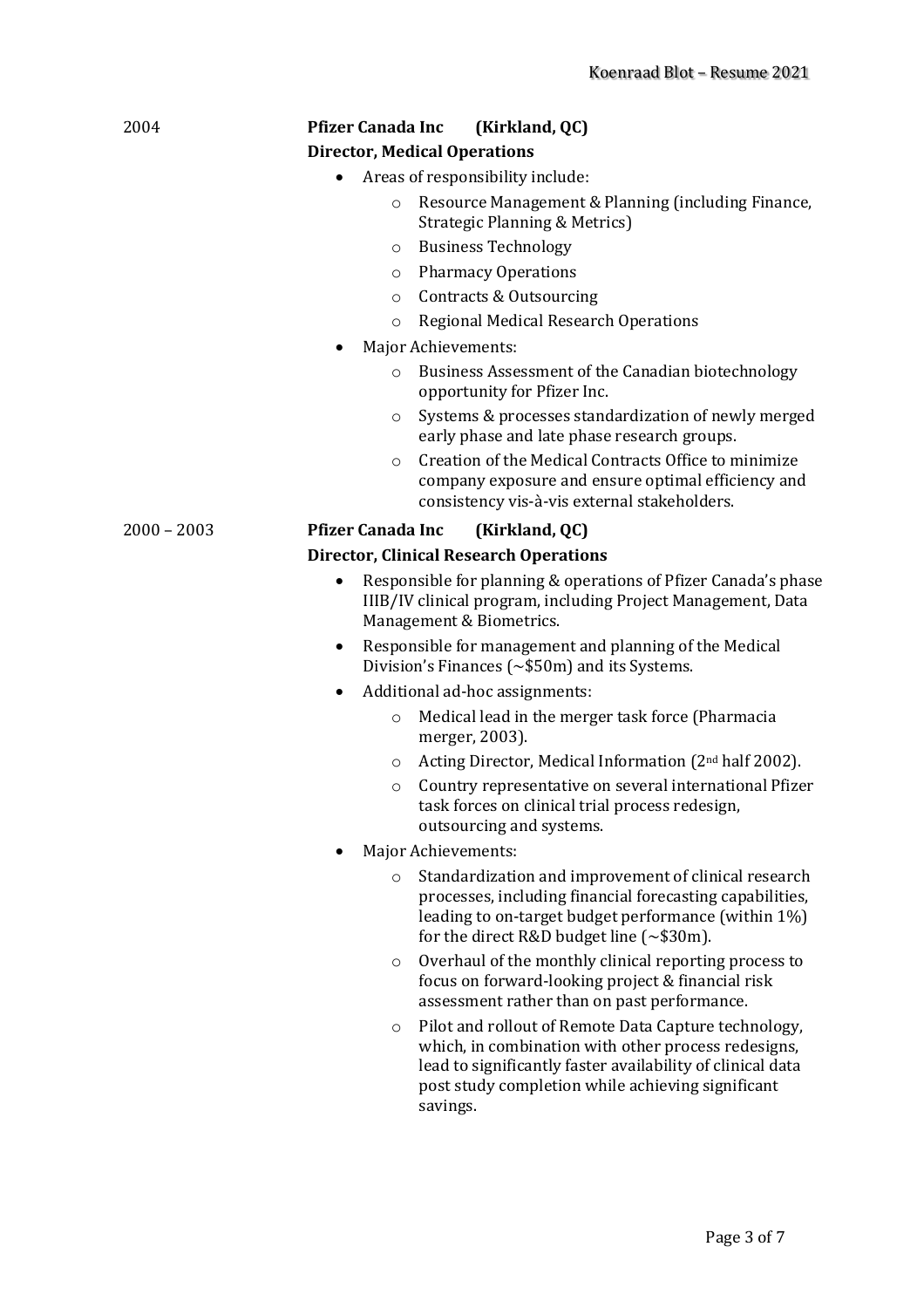| $1999 - 2000$ | <b>Pfizer Canada Inc</b><br>(Kirkland, QC)                                                                                                                                                                                                                                                           |
|---------------|------------------------------------------------------------------------------------------------------------------------------------------------------------------------------------------------------------------------------------------------------------------------------------------------------|
|               | <b>Associate Medical Director</b>                                                                                                                                                                                                                                                                    |
|               | Responsible for Pfizer Canada's phase IIIB/IV clinical program<br>for anti-infective and anti-inflammatory drugs, and Viagra.                                                                                                                                                                        |
| $1996 - 1998$ | <b>Pfizer Inc. (New York, NY)</b>                                                                                                                                                                                                                                                                    |
|               | Associate Medical Director, Trovan Global Development Team                                                                                                                                                                                                                                           |
|               | Medical member of the Global Development Team (ex-US), in<br>$\bullet$<br>charge of medical support to the Global Team, Area Teams and<br>country offices, for the global launch of this<br>hospital/community use quinolone which was subsequently<br>withdrawn because of liver toxicity concerns. |
|               | Responsible for international research and development of<br>٠<br>Trovan Phase IIIB global pre-launch program, including<br>training of subsidiary personnel on scientific content and key<br>marketing messages.                                                                                    |
|               | International opinion leader development.<br>$\bullet$                                                                                                                                                                                                                                               |
|               | Publication review.<br>$\bullet$                                                                                                                                                                                                                                                                     |
|               | Constant interaction with Regulatory and Legal on promotional<br>٠<br>and regulatory issues.                                                                                                                                                                                                         |
|               | Major Achievement:                                                                                                                                                                                                                                                                                   |
|               | Implementation of an ambitious Phase 3B clinical<br>$\circ$<br>program hospital infection across 16 ex-US countries,<br>with minimal internal resources.                                                                                                                                             |
| $1995 - 1996$ | <b>Pfizer Inc. (New York, NY)</b>                                                                                                                                                                                                                                                                    |
|               | <b>Associate Medical Director, Medical Operations Europe</b>                                                                                                                                                                                                                                         |
|               | Medical support for European countries, including country<br>$\bullet$<br>protocol review, Operating Plan review, SOP writing.                                                                                                                                                                       |
|               | Major Achievement:<br>$\bullet$                                                                                                                                                                                                                                                                      |
|               | Design and implementation of a Europe-wide database<br>O<br>for the planning and exchange of clinical study<br>information.                                                                                                                                                                          |
| 1992 - 1995   | Pfizer Belgium (Jette, Belgium)<br><b>Medical Adviser</b>                                                                                                                                                                                                                                            |
|               | Responsible for local R&D and marketing support of Pfizer<br>Belgium's anti-infective products (fluconazole, azithromycin,<br>doxycycline)                                                                                                                                                           |
|               | Oversight of the Belgian components of the international<br>tenidap R&D program                                                                                                                                                                                                                      |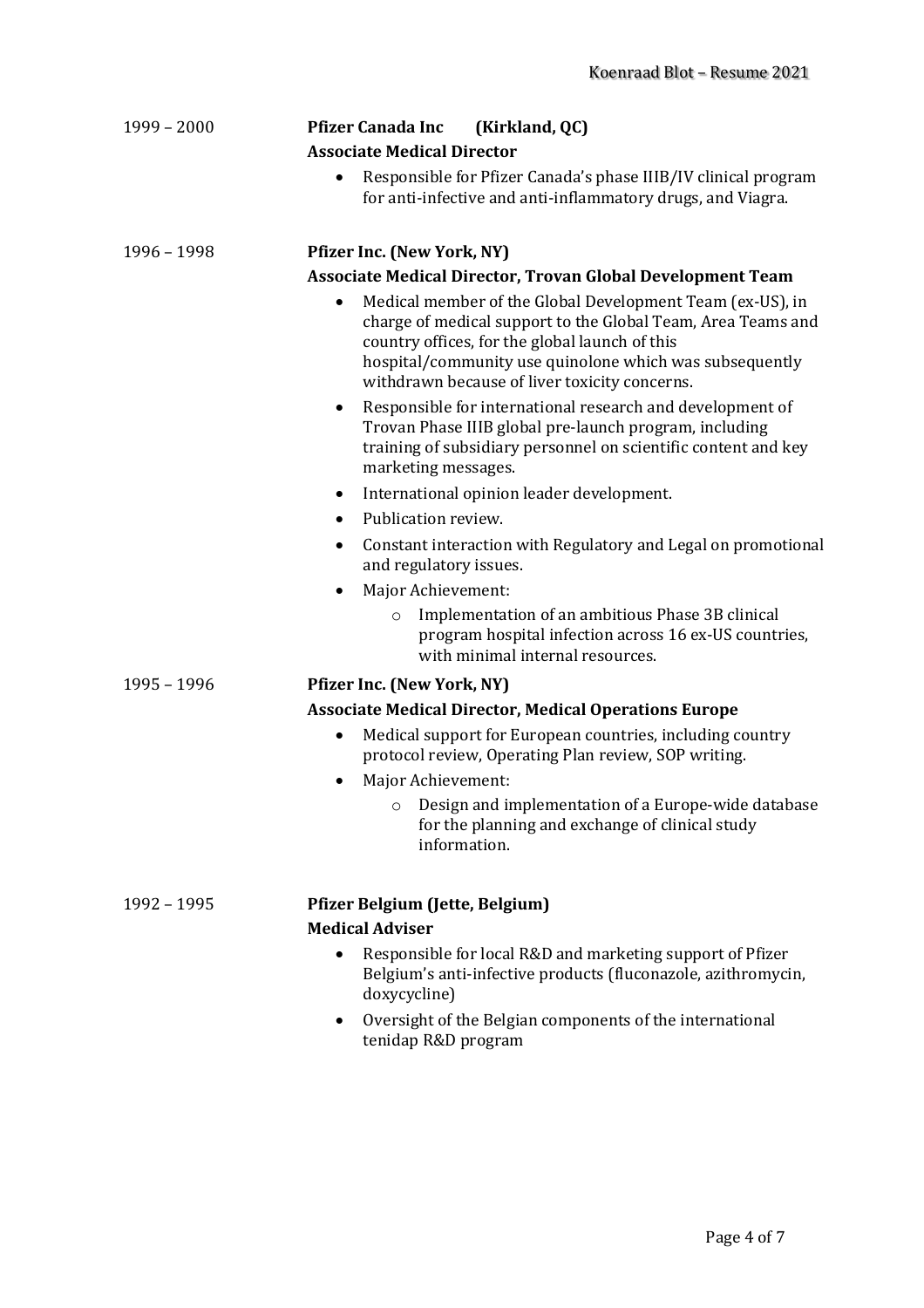| 1991 – 1992 | <b>Institute for Tropical Medicine</b> | Antwerp, Belgium |
|-------------|----------------------------------------|------------------|
|             | Resident, Tropical Medicine/AIDS Ward  |                  |

- Responsible for medical care of hospitalized patients with acute tropical disease and AIDS
- Major Achievement:
	- $\circ$  In collaboration with Dr. J. Van den Ende as a content expert, wrote a Windows-based medical decisionmaking program for the Institute's Tropical Medicine students. This program ended up being used as the final examination in clinical decision making.

### 1987 – 1990 **Médecins sans Frontières (Brussels, Belgium) Tropical Doctor**

Various assignments, including:

- Mali (1989-1990) Magasins-Santé Project, a Drug Cost Recovery Program with educational aspects in the Timbuctu province
- Sudan (1988-89) nutritional surveys, refugee camp administration, exploratory mission in Raga, western Bahr El Ghazal, meningitis vaccination campaign
- Head Office  $(1988)$  participated in the redaction of the first edition of the MSF-B field document "The Operational District", an attempt to evaluate the overall cost of medical care in a developing country
- Ethiopia (1987) curative medicine in a rural war zone hospital

## **Education**

| 1987 | Diploma in Tropical Medicine, Institute for Tropical Medicine, Antwerp,<br>Belgium. Magna cum laude. |
|------|------------------------------------------------------------------------------------------------------|
| 1986 | Doctor in Medicine, Ghent State University, Ghent Belgium. Cum laude.                                |
| 1979 | High School, H.-Maagdcollege, Dendermonde, Belgium. Magna cum laude.                                 |

## **Presentations**

| Nov 7, 2011  | How will innovator technologies fare in an increasingly restrictive<br>global reimbursement environment? Lessons from comparison of cell<br>and gene therapies to conventional biopharmaceuticals. Issue Panel<br>Presentation at the 14 <sup>th</sup> Annual European ISPOR Congress, Madrid. |
|--------------|------------------------------------------------------------------------------------------------------------------------------------------------------------------------------------------------------------------------------------------------------------------------------------------------|
| Oct 12, 2011 | Communicating Risk to Clinical Trial Subjects and Investigators.<br>Presentation at the 5 <sup>th</sup> Annual DIA Clinical Forum, Basle.                                                                                                                                                      |
| Oct 14, 2003 | Televised debate "Human Guinea Pigs" - a TV Ontario (TVO) talk show<br>aired on Oct 15, 2003.                                                                                                                                                                                                  |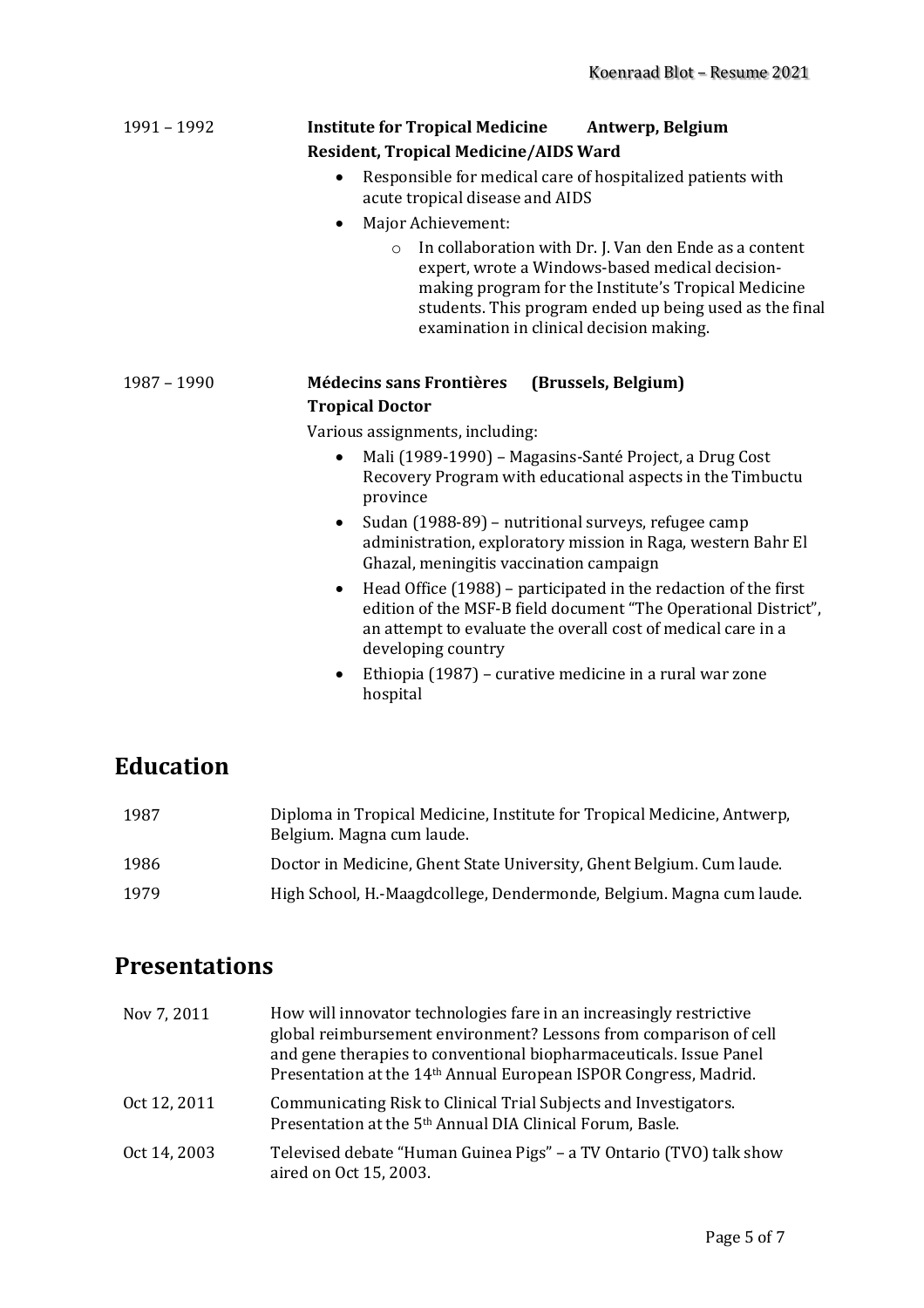| Nov 21, 2003    | "Bonnes Pratiques Cliniques" (McGill Ethics Lecture, Montréal, Québec).                                                                                                         |
|-----------------|---------------------------------------------------------------------------------------------------------------------------------------------------------------------------------|
| May 28, 2003    | "Conflicts of Interest in Clinical Research" (McGill BioEthics<br>Conference, Montréal, Québec)).                                                                               |
| Oct 22-23, 2004 | "Institutional Conflict of Interest - The Sponsor's Perspective"<br>(Invitational Meeting on Conflict of Interest, Canadian Institutes for<br>Health Research, Aylmer, Québec). |

## **Publications**

- 1. Jackson, T. L., Haller, J., Blot, K. H., Duchateau, L. & Lescrauwaet, B. Ocriplasmin for Treatment of Vitreomacular Traction and Macular Hole A Systematic Literature Review and Individual Participant Data Meta-Analysis of Randomized, Controlled, Double-Masked Trials. *Surv Ophthalmol* (2021) doi:10.1016/j.survophthal.2021.08.003.
- 2. Khanani AM, Constantine RN, Blot KH, Lescrauwaet B, Szurman P. Effectiveness of ocriplasmin in real-world settings: A systematic literature review, meta-analysis, and comparison with randomized trials. Acta Ophthalmol. Dec 26 2020; doi:10.1111/aos.14686
- 3. Lescrauwaet B, Blot K, Jackson TL. Patient-reported outcomes of ocriplasmin for the treatment of vitreomacular traction: a systematic review and synthesis of the literature. Patient Relat Outcome Meas. 2019 Mar 27:10:101-116. doi: 10.2147/PROM.S153718. PMID: 30988647; PMCID: PMC6443223.
- 4. Blot K, Duchateau L, Lescrauwaet B, Liyanage N, Ray D, Mirakhur B, Vinik AI. A Patient-Reported Outcomes Analysis Of Lanreotide In The Treatment Of NETs Patients With Carcinoid Syndrome: Evidence From The ELECT Trial. Patient Relat Outcome Meas. 2019 Oct 29;10:335-343. doi: 10.2147/PROM.S219982. PMID: 31754316; PMCID: PMC6825468.
- 5. Michel MC, Radziszewski P, Falconer C, Marschall-Kehrel D, Blot K. Unexpected frequent hepatotoxicity of a prescription drug, flupirtine, marketed for about 30 years. Br J Clin Pharmacol. 2012 May;73(5):821-5. doi: 10.1111/j.1365-2125.2011.04138.x. PMID: 22044433; PMCID: PMC3403210.
- 6. Blot K, Michel MC. Authors' response to Hermann et al. Minimum quality criteria are needed in the assessment and communication of unexpected drug safety findings of marketed products from RCTs. Br J Clin Pharmacol. 2012 Jul;74(1):209-10. doi: 10.1111/j.1365-2125.2012.04180.x. PMID: 22242895; PMCID: PMC3394149.
- 7. Falutz J, Allas S, Blot K, Potvin D, Kotler D, Somero M, Berger D, Brown S, Richmond G, Fessel J, Turner R, Grinspoon S. Metabolic effects of a growth hormone-releasing factor in patients with HIV. N Engl J Med.  $2007$  Dec  $6;357(23):2359-70$ . doi: 10.1056/NEIMoa072375. PMID: 18057338.
- 8. Colebunders R, Blot K, Mertens V, Dockx P. Psoriasis regression in terminal AIDS. Lancet. 1992 May 2;339(8801):1110. doi: 10.1016/0140-6736(92)90701-4. PMID: 1349120.
- 9. Colebunders R, Sow S, Coulibaly M, Blot K. Efficacy of octreotide in the management of chronic diarrhoea in AIDS. AIDS. 1992 May;6(5):512. PMID: 1616659.
- 10. Sternon J, Leclerq P, Knepper C, Blot K. Azithromycin compared with clarithromycin in the treatment of adult patients with acute purulent tracheobronchitis: a cost of illness study. J Int Med Res. 1995 Nov- Dec; 23(6): 413-22. doi: 10.1177/030006059502300602. PMID: 8746608.
- 11. Blot S, Vandewoude K, Blot K, Colardyn F. Prevalence and risk factors for colonisation with gram-negative bacteria in an intensive care unit. Acta Clin Belg. 2000 Sep-Oct:55(5):249-56. doi: 10.1080/17843286.2000.11754307. PMID: 11109639.
- 12. Colebunders R, Vael C, Blot K, Van Meerbeeck J, Van den Ende J, Ieven M. Bordetella pertussis as a cause of chronic respiratory infection in an AIDS patient. Eur J Clin